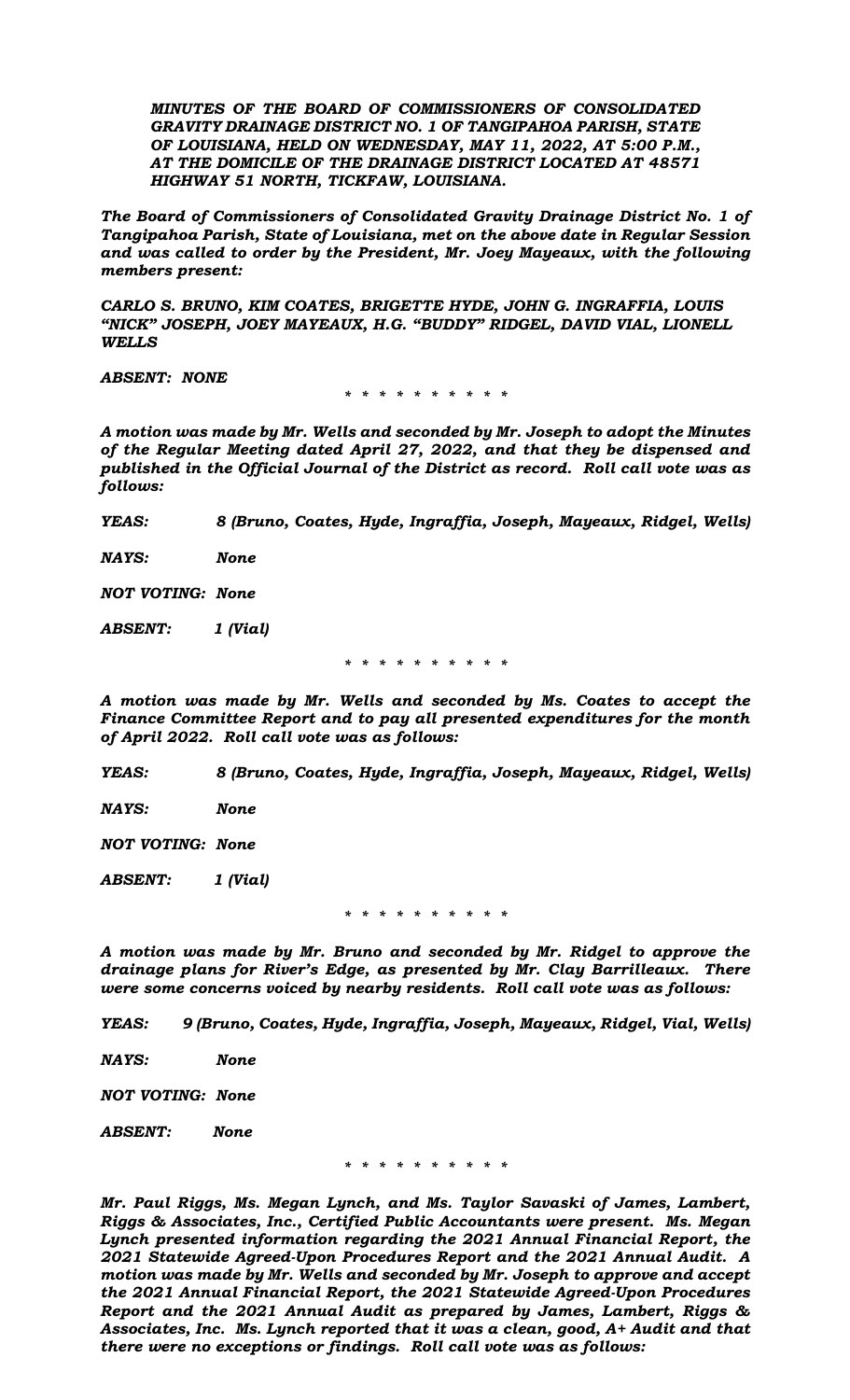## *Page 2 – Minutes Cont'd – May 11, 2022*

*YEAS: 9 (Bruno, Coates, Hyde, Ingraffia, Joseph, Mayeaux, Ridgel, Vial, Wells)* 

*NAYS: None*

*NOT VOTING: None*

*ABSENT: None*

*\* \* \* \* \* \* \* \* \* \**

*Mr. Chuck Spangler of Spangler Engineering presented Change Order No. Three (3) Final for the Canal Maintenance [FY2021] Project which is a decrease in the contract price in the amount of \$155,098.25. A motion was made by Mr. Bruno and seconded by Mr. Vial to approve the Final Change Order Three (3) for the Canal Maintenance [FY2021] Project. Roll call vote was as follows:*

*YEAS: 9 (Bruno, Coates, Hyde, Ingraffia, Joseph, Mayeaux, Ridgel, Vial, Wells)* 

*NAYS: None*

*NOT VOTING: None*

*ABSENT: None*

*\* \* \* \* \* \* \* \* \* \**

*A motion was made by Mr. Vial and seconded by Mr. Joseph to approve Final Acceptance of the Canal Maintenance [FY2021] Project. Roll call vote was as follows:*

*YEAS: 9 (Bruno, Coates, Hyde, Ingraffia, Joseph, Mayeaux, Ridgel, Vial, Wells)* 

*NAYS: None*

*NOT VOTING: None*

*ABSENT: None*

*\* \* \* \* \* \* \* \* \* \**

*Mr. Chuck Spangler reported that the contractor is making good progress on the NRCS Ida Tree/Debris Removal Project. He is also working on the next phase of funding request to be presented to NRCS.*

*\* \* \* \* \* \* \* \* \* \**

*In his report, the Administrator presented the Master To Do List and Permit and Progress Report. A motion was made by Mr. Bruno and seconded by Mr. Vial to approve the Administrator's Report. Roll call vote was as follows:*

*YEAS: 9 (Bruno, Coates, Hyde, Ingraffia, Joseph, Mayeaux, Ridgel, Vial, Wells)* 

*NAYS: None*

*NOT VOTING: None*

*ABSENT: None*

*\* \* \* \* \* \* \* \* \* \**

*In Personnel, the Personnel Committee recommended a \$2.00 per hour increase for retention/cost of living expenses for all employees effective immediately. A motion was made by Mr. Wells and seconded by Mr. Ridgel to approve a \$2.00 per hour increase for retention/cost of living expenses for all employees effective immediately. Roll call vote was as follows:*